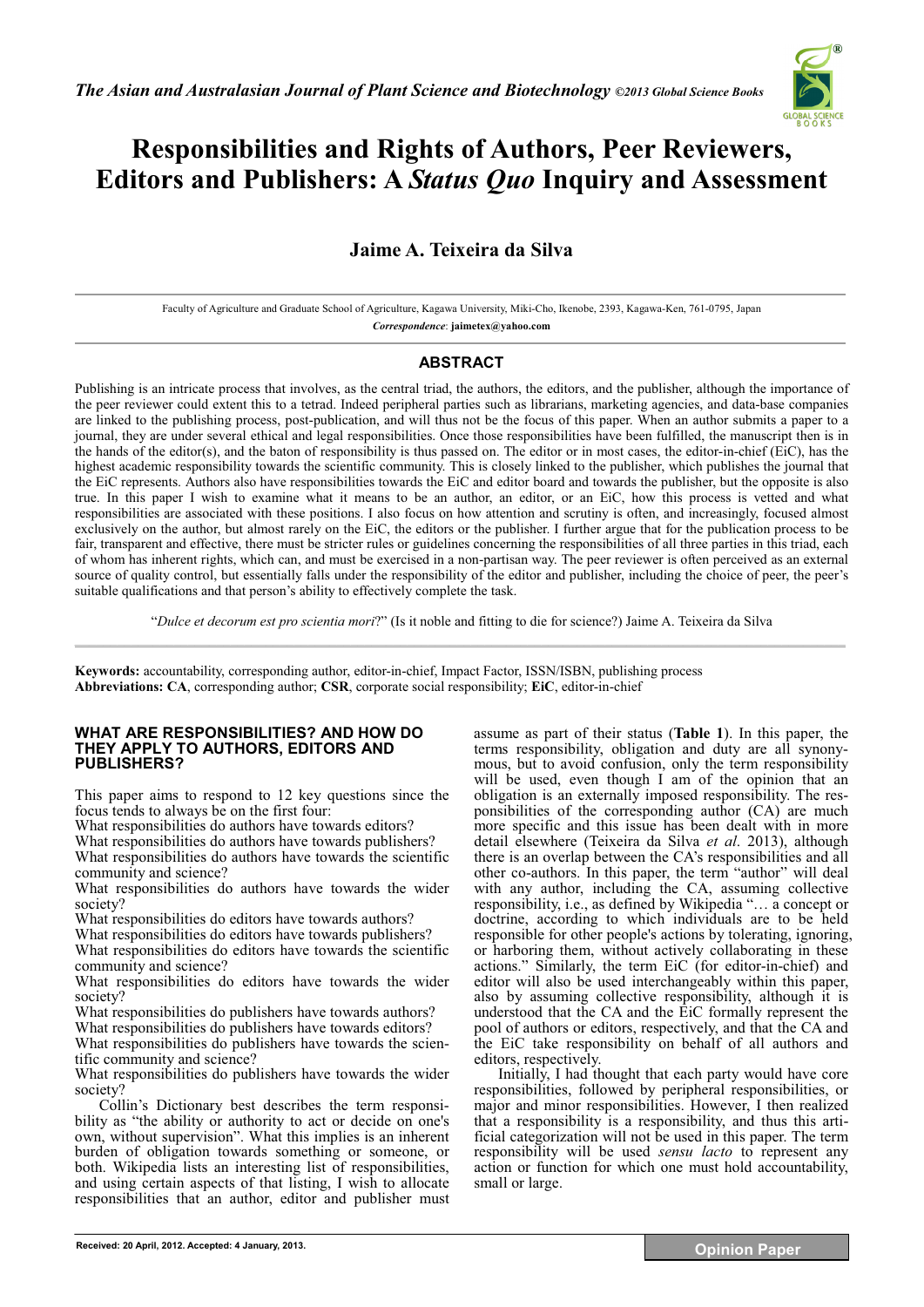**Table 1** Responsibilities that authors, editors and publishers have before, during and after the publication process.

| during and after the publication process. |                |                  |
|-------------------------------------------|----------------|------------------|
| Author                                    | Editor         | <b>Publisher</b> |
|                                           |                |                  |
|                                           |                |                  |
|                                           |                |                  |
| No                                        | $\checkmark^*$ |                  |
|                                           |                |                  |
|                                           |                |                  |
|                                           |                |                  |
| $\checkmark$                              | $\checkmark$   |                  |
|                                           |                |                  |
| No                                        |                |                  |
|                                           |                |                  |

Note: The assessment of responsibility is only a yes/no assessment. It is almost impossible to quantitatively determine if the responsibility of any one of the three entities is higher than that of another entity simply because such an assessment would be very subjective.

\* This will depend on whether the journal is for a commercial for-profit publisher, in which case there is responsibility. In the case of non-commercial (non-profit) or societal journals, there is limited or no corporate responsibility.

\*\* Where the author holds a high position within a faculty, there may be a certain level of responsibility towards society through the media, for example national research institutes or leaders of labs dealing with contentious issues such as stem cell research, genetic transformation, etc. The editor, particularly the Editor-in-Chief (EiC) is the official spokesperson and liaison officer between the publisher and the scientific community, and may have this responsibility. This will definitely be the case where the EiC is the publisher.

\*\*\* Here, the author may have responsibility towards a funding agency, or even the research institute that provides a salary, or a position. The editor may be bound by a contract with the publisher that may, or may not, involve a financial remuneration. The publisher may be bound to sponsors, private or public, paying societal members, and even clients who pay for journal services (e.g., subscriptions, etc.)

#### **Individual responsibility**

#### *1. The author*

The author's greatest responsibility is towards science. Thus, in everything related to methodology, publishing and professional practice, the ultimate responsibility is always towards science. This includes contracts with a university or research institute, ascribing to the highest possible moral and ethical codes of conduct, at each and every step of the research and publishing processes. This implies, very simplistically, being loyal to the scientific process by following the following principles:

- a) establishing testable hypotheses, and conducting experiments using designs that are appropriate to challenge and respond to these hypotheses. Any deviation from this principle is irresponsible and is conducting research which is ill-designed and thus leading to insufficiently tested research. Ill-tested research should not be published, or, if representing limited trials, should be published, at most, as a research note.
- b) conducting research that is consistent, and within the best ability possible. Within a group context, this often can involve multiple individuals, each with a separate responsibility, thus there is always the possibility of error, which is diminished by repetition of trials, and by the use of experienced staff. Any deviation from this principle can lead to research that is rushed, poorly conducted, and thus unsuitable for high level journals, and is often the source of and reason for predatory publishing.
- c) analysing data that is appropriate. This includes the choice of tests, the number of replicates, treatments, the choice of probability level and the avoidance of pseudo-replication. Any deviation from any of these can result in statistically invalid studies, which invalidate the results and the subsequent conclusions. Conclusions that are made without statistical analyses are dangerous because they have not been "tested" and thus there is no confidence that in fact the conclusion drawn is correct with any level of confidence. Falsely drawn conclusions can be considered as fraudulent, to a certain extent. Poorly tested data sets should not be published, since they mislead the scientific community

and public at large.

- d) In writing a manuscript, text should not be copied from other sources. This challenge becomes more difficult, especially where authors are not good writers, or where they are not native English speakers (assuming an English journal). Plagiarism involves the copying of text from another source, *verbatim*, while self-plagiarism involves the copying of text, *verbatim*, from one's own personal previously published publications. Plagiarism and an assessment of what it represents and how it is being dealt with is the subject of another paper.
- e) Also related to writing a manuscript, the data and structural composition of the paper should follow generally established principles in publishing. This can be complicated by the fact that the CA is often a novice, an MSc or PhD student, for example, can rush a job to meet project or report deadlines. The excuse for poor quality and lack of attention to details or requirements is somewhat irrelevant. A manuscript should be well examined for context, content, structure, language, and scientific content to the best of that author's ability. Where a group of authors is involved, every author has the responsibility to examine all of these aspects, i.e., collective responsibility (see later). Failure of even one author to examine the final text could result in probems later on in the publication process.
- f) Submission. Usually, this is the responsibility of the CA. These responsibilities are dealt with elsewhere in more detail (Teixeira da Silva *et al*. 2013). However, the most salient points are that the CA should never, as much as possible, be an inexperienced individual, in which case there should be at least two CAs. Responsibility in submission is, as indicated above, a collective responsibility on the part of all authors, even though the physical act of submission lies in the hands of the CA. These responsibilities include, but are not exclusively, ensuring that journal style and format are followed, instructions to authors are adhered to, a suitable covering letter is written, and compliance with the ethical guidelines of that publisher. This last issue is, however, extremely contentious, and will be dealt with elsewhere in more detail, through case studies.
- g) Post-publication. As long as the manuscript is retained in the public arena, has been published and thus constitutes a formal declaration of research findings, the author will always, indefinitely, have responsibility towards that data set and results. This includes queries that other scientists may have about the contents of that manuscript.
- h) The author will always respect the rules and laws established by each publisher regarding the distribution and use of the PDF file (soft-copy reprint of the manuscript).

All these responsibilities apply to print and online (open access (OA), or not) journals.

#### *2. The editor and EiC*

The term editor will be used to interchangeably describe the editor and the EiC. As for the authors, the greatest responsibility of the editor is towards science. All other links that the editor may have to other scientists, to research institutes, to publishers or to any other third parties are second-tier relative to the responsibilities towards science. This implies that any actions, attitudes, or situations that may compromise the integrity of science, or its value or transparency, place a heavier sense of personal responsibility on the shoulders of the editor. Moreover, the editor has, by accepting a manuscript into the review process, the responsibility of ensuring that the author is fulfilling his/her personal responsibilities. By allowing that paper to be processed, following peer review and personal decision, the editor is directly placing a stamp of approval for publication into the scientific arena. This in itself constitutes a much greater responsibility than the personal responsibilities of the author,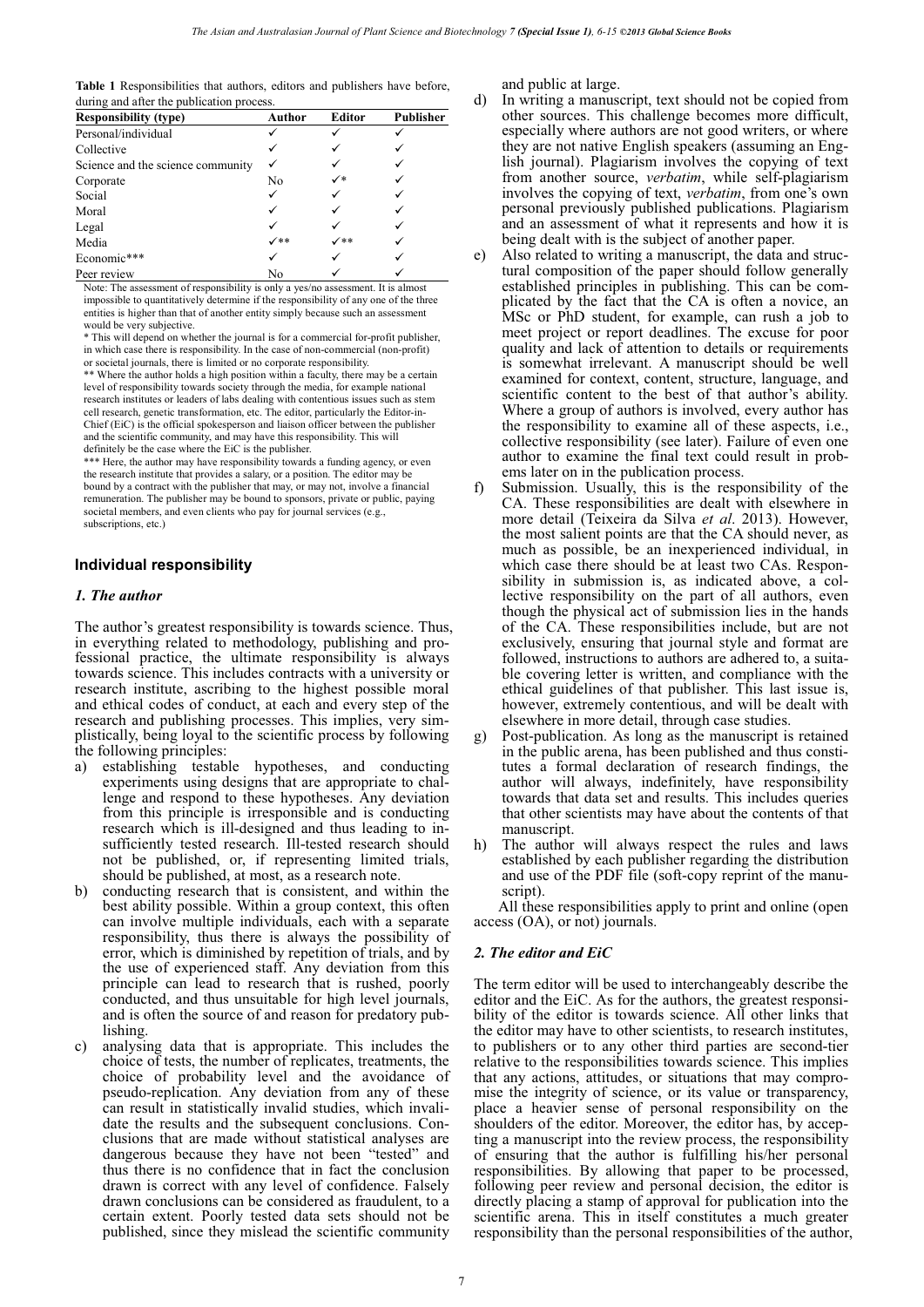because they encompass the editor's personal responsibilities as well as the authors' responsibilities. Usually, such a responsibility would be shared with the publisher, as the editor serves as the spokesperson for the publisher, and thus passes down and implements the policies and requirements of the publisher, possibly even independent of their own convictions. This latter aspect may be a serious violation of ethical conduct, through false declarations of the lack of conflicts of interest, to serve a personal – often selfish – purpose.

All these responsibilities apply to print and online (OA, or not) journals.

#### *3. The publisher*

The publisher shares the greatest responsibility, as indicated in **Table 1**. This implies that all staff within a publisher that have contact with the public, with editors, with authors, all have individual responsibility, as part of a net of professionals, but, collectively, also share this very large responsibility. As for the editor, but to a greater extent, the publisher has the responsibility that the authors' that they are representing and taking gains from, respect their individual responsibilities listed above (a-g), and also takes responsibility for the editor(s), and their actions and decisions. These are unquestionable and unmovable responsibilities, although rarely stated openly or publically on any publisher's web-site. The publisher also has the following responsibilities:

- a) To ensure that all information pertaining to that publisher in print or online format is correct, updated, not misleading, and open to peer scrutiny. Any false information immediately draws a red line between an honest and a fraudulent publisher.
- b) To ensure a reasonable speed of publication.
- c) To always provide information to the authors and editors of any changes in the publisher or publishing process that directly or indirectly affect these parties.
- d) To ensure the accuracy of information in the final published product.
- To guarantee that the final published is not edited or tampered with in any way post-publication. Any serious errors should be disclosed through open access documents as errata.
- f) In the case of OA publishing, the publisher has a particularly acute responsibility of ensuring that published papers are openly available to the public at all times, 24 hours a day and 365 days a year. Any problems with servers, PDF files or access must all be fully addressed, as quickly as possible, by the publisher.
- g) Related to f), publishers of print journals that do not financially compensate authors with royalties or with a hard-copy of the journal issue within which their manuscript was published, or a free set of offprints, are obliged to at least provide the PDF file of the published manuscript, not only to the CA, but to any co-author who may request it at any time. This can be in the form of an e-mail attachment or, should the publisher have the financial resources, an electronic distribution system. There should never be a limited number of times an author can request or download a PDF file.
- h) The publisher must ensure that published data is always available for posterity. In the case of print journals this could be through physical repositories such as libraries, national institutes, or other commercial repositories. The decision to include on one or more data-bases will depend on the priorities of each publisher, but this should not be a mandated responsibility, this should be optional, often depending on the needs and priorities (financial, academic, or other) of the publisher. In the case of OA journals, OA publishers are forcibly responsible to ensure that multiple digital repositories are maintained. Since internet security, visibility, and functionality are not guaranteed, OA publishers rely exclusively on the internet to show-case their products, and

thus the responsibility is strongly dependent on thirdparties, which is not the case for publishers of print journals.

- i) Security. The publisher has a massive responsibility of ensuring that copyrighted material is protected, or respected. Undue and illegitimate uses of a publisher's material are extremely difficult to control, and protection across borders is literally impossible at present. In the case of OA publishers, the inappropriate use of PDF files or digital material or files is challenging, for example the export of an entire journal's PDF file collection onto university or private servers. Large, commercial publishers have the financial and legal resources to ensure or minimize the potential risks, but smaller publishers do not. An explosion in predatory publishing highlights the risks related to publisher size and resources.
- j) The fact that a copyright is transferred from an author to a publisher further accentuates the publisher's responsibility of representing the author's work and data set, ensuring that the environment within which that manuscript is published is honest, free of faults, and consistent with all the other responsibilities that are automatically assigned to the publisher. The fact that an author may retain his/her rights such as in a common's agreement within an OA context does not alleviate the publisher of their responsibility. Quite the contrary, the publisher has an even greater responsibility to ensure that the *milieu* within which an author has decided to represent their data is fitting of a publisher.
- k) ISSN and ISBN. The publisher should always respect the rules and guidelines established by these two organizations from whom they have received ISSN and ISBN numbers for journals and books, respectively.
- l) Thomson Reuters. A publisher must always exert maximum academic quality control, respecting the peer review process, archival and indexing of issues and all other pre-requisites established by Thomson Reuters when dealing with the Impact Factor.
- m) Abstracting and indexing agencies. The publisher must confirm to the requirements of abstracting and indexing agencies to which their journals have been submitted.
- n) Other publishers. A publisher should in general respect another publisher if that publisher shows correct responsibility as detailed here, otherwise it has the right and the responsibility to call out peer publishers who have failed their responsibilities.

## **Collective responsibility**

This issue is quite interesting and to look at this term and what it implies requires us to take a peek back in time since, in biblical times, entire communities would often be published by God for the actions of a few, representing the most spiritual and moral notion of collective responsibility. Undoubtedly such similes would be found in Islamic or Buddhist (or other religions) scriptures, but I only refer to those scriptures that have formed part of my cultural inheritance, since I can relate best to these. I have relied on my own scriptural readings and on Wikipedia to fortify the facts. Independent of religious affiliations, scientists can learn something from this. In the Old Testament of the Bible, all in the book of Genesis, three interesting examples demonstrate the concept of collective responsibility. In the first, in the story of Noah's Ark, God wanted to collectively punish humankind for the evil they had committed, leaving the responsibility of saving humankind to Noah, who was left to gather a pair of all species he could before the floods would wipe out the rest of sinful humanity. In the second, God comes down to see a massive tower that the survivors and subsequent generations of Noah's Ark have begun to build with the purpose of reaching heaven. The theological interpretation is that God assumes that if humans united in such a powerful way to build something literally impossible (in this case reaching heaven) through unity of thoughts and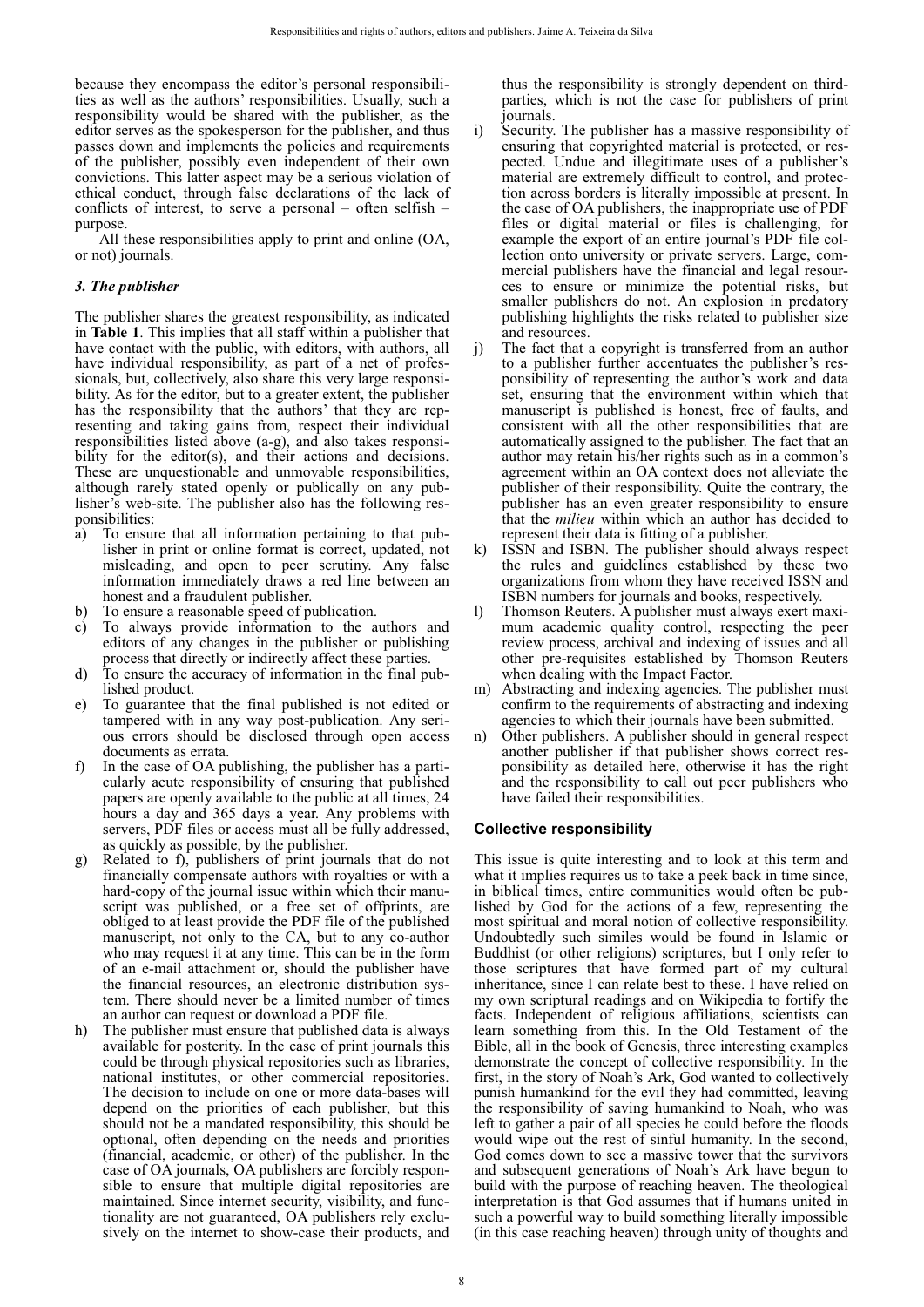language, whether for noble or for ignoble purposes, but for their own self-fulfilling purposes, that they would be ignoring the trinity, and thus God. Almost in an act of selfpunishment for being blinded by this almost omnipotent ability to create something God-like, God then introduces foreign languages into the mouths of the standardized population, causing the tower to be destroyed and the population to be dispersed. The third story is the fascinating tale of Sodom and Gomorrah. Briefly, in this tale, God wishes to destroy the cities of Sodom and Gomorrah, which have degenerated into total sin. However, God identifies one righteous man, Lot. Before God decides to destroy these two cities, he wishes to warn Lot of the imminent tragedy by sending two angels disguised as ordinary men. God requests Lot to gather as many righteous men as he can before the destruction of the sinful cities. Initially, Lot promises to find at least 50 righteous men, but that number drops sequentially to 40, 30, 20, 10 and most likely only Lot himself (subject to various interpretations). As the angry masses storm Lot's house to kill the two "guests" inside, Lot saves the guests (the angels) by offering his virgin daughters to the masses. Even more enraged, the sinful masses storm Lot's house. At this moment, the angels intervene and protect Lot, telling him to escape and never to "look back". Lot escapes with his family, including his wife who, at the exact moment that God is destroying the cities of Sodom and Gomorrah with brimstone and fire, turns back. She is immediately transformed into a pillar of salt. A fourth pertinent example, from the Book of Exodus (also Old Testament), describes how God liberates the Israelites from the Egyptian pharaohs who have started to live in sin by building their own gods. Popularly termed the 10 plagues of Egypt, God brings in 10 plagues (sequentially, water, frogs, lice, flies, livestock disease, boils, hail, locusts, and darkness). Finally, in a last show of force against the Egyptians' sins, God implements the death of the first-born of all Egyptian humans and animals, and promises to save only those homes where a cross was made on the door using the blood of lambs. Following this last plague, the  $10<sup>th</sup>$ , the pharaohs succumb to God's wrath and release the Israelites.

It is not difficult to see the parallels between biblical times or biblical theologies with modern society and how the same principle could theoretically still be at play, particularly as we see increasing decadence within many societies, and more and more in the financial and business sectors. However, in reality, the number of cases that relate to collective guilt are limited, possibly because modern legal systems assign guilt to individuals rather than to the collective group. However, this is changing as different responsibilities begin to overlap, particularly in the business world, where corporate social responsibility or CSR, needs to be increasingly coordinated with social and government responsibilities. Focusing on publishing, the collective responsibility of publishers (at least those that are for-profit corporations) is thus much higher than that of authors and editors because there is a much wider umbrella of responsibilities towards society, governments and the wider business community, i.e., CSR. According to Wikipedia (2012a), CSR has other terms: corporate conscience, corporate citizenship, social performance, or sustainable responsible business/responsible business. Wikipedia defines CSR very distinctly as "is a form of corporate self-regulation integrated into a business model. CSR policy functions as a built-in, self-regulating mechanism whereby a business monitors and ensures its active compliance with the spirit of the law, ethical standards, and international norms. CSR is a process with the aim to embrace responsibility for the company's actions and encourage a positive impact through its activities on the environment, consumers, employees, communities, stakeholders and all other members of the public sphere who may also be considered as stakeholders." This is actually a very fascinating and telling definition, since it shows how much responsibility publishers in fact have, not only towards business management, but also towards almost every party that is in some way linked with the company (in

this case the publisher). In contrast, an author or editor are usually responsible only for their individual actions, thus there is neither corporate responsibility, nor collective responsibility. In serious cases related to ethics, for example, the institute tends to disassociate itself from that individual, to reduce the negative impact on its own image, which has similarly high, but different responsibilities towards the scientific community, society and governments than corporations (publishers). The fusion of business and science tends to blur this fine line between individual, institutional, corporate and collective responsibility, and tends to have wider-reaching consequences, affecting many more than just the individual for one simple reason: money is involved. This brings us back, in full circle, to my initial Biblical interpretations of a consequence that lies in wait for sins, or social illnesses, borne in this case by money.

War is another interesting aspect that tends to focus on collective responsibility, often through the concept of guilt by association. It is not uncommon to see the association of all Germans with Nazis as a result of WWII, or Japanese neo-right wing nationalists with imperialist Japanese in the 1930's. Why should, for example, all Iraqis be associated with Saddam Hussein, all British citizens with British colonialist policies of the  $16<sup>th</sup>$  and  $17<sup>th</sup>$  centuries, or all plant biotechnologists with Monsanto? Social media, particularly that which is biased, tends to provide society with a limited window of scope, and thus collective perceptions lead to, in cases, of crises, collective responsibilities. These broader issues will not be discussed here, but they are mentioned briefly because science is not insular, and the issues that exist within the non-scientific society have a deep impact on and influence the scientific community (see Teixeira da Silva 2011), its moral and ethical standing, and thus responsibilities.

Returning to science, authors, to some extent, hold a collective responsibility towards their research institute and other scientists. More broadly, editors (and the EiC) hold a collective responsibility towards their research institute, other scientists, peers, other editors, and the publisher. And the entity with the widest collective responsibility is the publisher, who holds responsibility and accountability towards scientists, authors, editors, the broader scientific community, society, governments and other publishingrelated businesses. Any of these parties who renegades on its basic collective responsibilities is defrauding the members they are responsible for and accountable to.

## **A FOCUS ON "PEER" REVIEWERS AND THEIR RESPONSIBILITIES**

The term "peer" reviewer seems to be increasingly flaunted and abused in recent times. In strict, high level societal journals, it is very clear what constitutes a peer, but the definition is extremely subjective, ranging from extremely finescale to a level as wide as science (**Fig. 1**). There are no written laws or rules, only interpretations, so it is difficult to thus claim that a journal's peer reviewers are valid or invalid since each journal will have its own interpretation of what constitutes quality and what constitutes a "peer reviewer". This distortion of definitions can lead to serious situations where the term "good quality", as claimed by one journal, can be claimed by another journal to be of poor or bad quality. An accusation made by one party (author, editor, journal or publisher) of poor or invalid peer review by another party (author, editor, journal or publisher) may be in fact based on simple differences of opinion, interpretation and basal definitions of what constitutes quality. This issue of perception, and who perceives quality, is central to the issue of publishing, but is marginal to the focus of this paper, and will thus only be mentioned in the context where it is perceived to influence the rights and responsibilities of authors, editors and publishers. Assuming that there are no rules, therefore, explaining what in fact constitutes a peer reviewer, this makes it open season for publishers to select whomever they wish, using whatever criteria  $-$  if any  $-$  they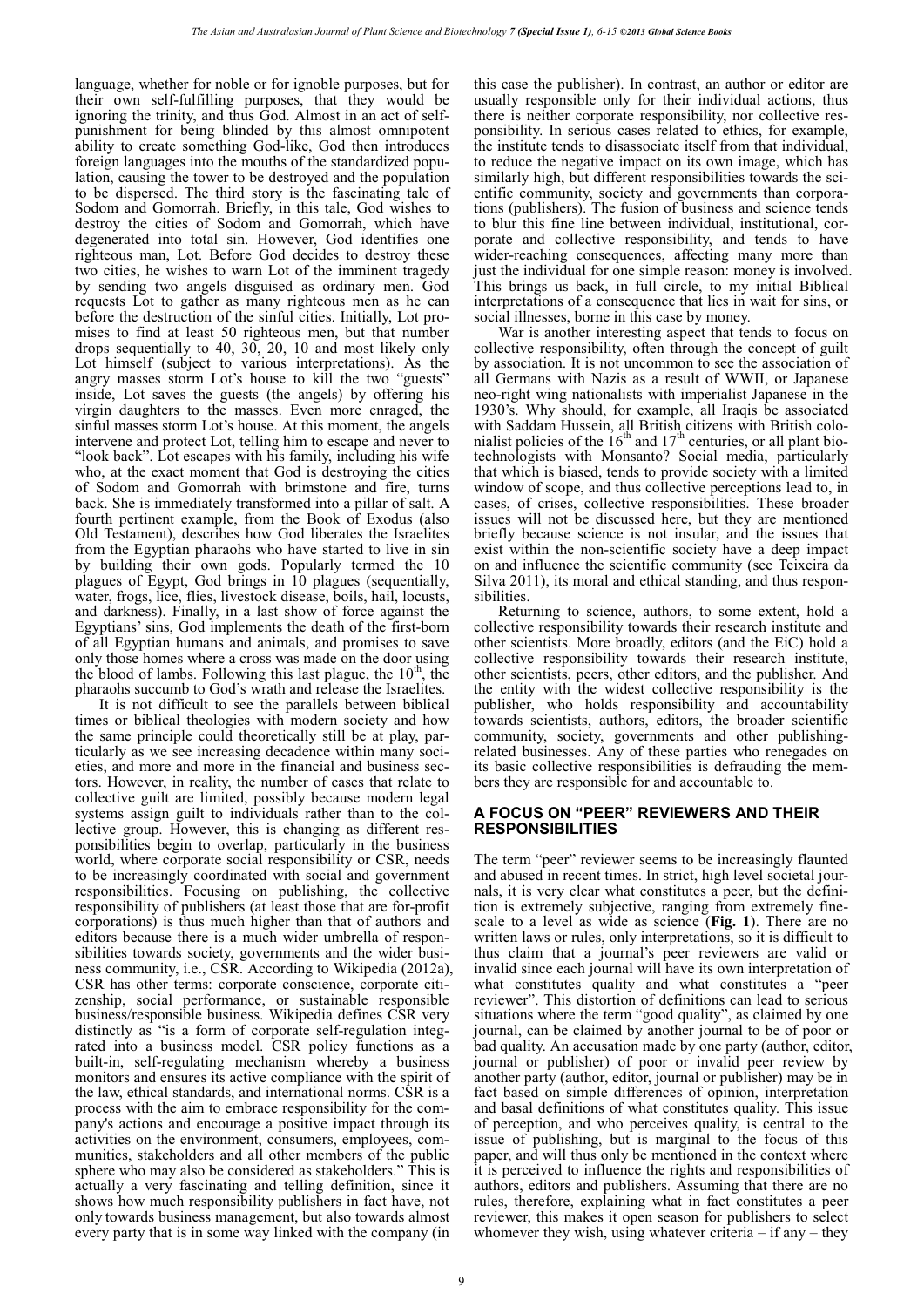

**Fig. 1 Diagram showing how the interpretation of a peer reviewer can be extremely broad or extremely-narrow, depending on where the cutoff pint is considered, and by whom.** To take a clear example, imagine I am an author of a manuscript on the molecular mechanisms of photosystem II (PSII) of the leaves of tissue-cultured *Cymbidium* (an orchid) plants that have been grown under photoautotrophic (i.e.,  $CO<sub>2</sub>$ -enrichment) conditions. As can be seen by the figure, what constitutes a "peer" really depends on the level of expertise of the person used to revise the manuscript. It also depends on other factors discussed in the text. In the case of the figure below, peer levels are:  $1 = \text{PSII}$  specialist;  $2 = \text{molecular}$ biologist focusing on photosynthesis;  $3 =$  plant physiologist with a focus on photosynthesis;  $4 =$  orchid biotechnologist;  $5 =$  tissue culture specialist;  $6 =$  photoautotrophic tissue culture specialist;  $7 =$  plant physiologist, molecular biologist or biotechnologist (broadly);  $8 =$  botanist;  $9 =$  plant scientist (broadly). However, the breadth of expertise and the "level" of peer status would define what is a valid or invalid peer review. What is also often not defined is what is not a peer review or what is an invalid peer reviewer. In the ideal case, a peer review should include at least one individual within each different expertise "category", so in this specific case, the "ideal" peer review process would require a least 8 peer reviewers since a peer with each different level of expertise would most likely focus on and critique very different aspects of a manuscript. Very rarely do publishers conduct an "ideal" peer review.

so wish. Once again, within an academic society, the rules and criteria might be much stricter than those used by a commercial publisher, whose ultimate objective is profit, and who are willing to sacrifice quality through lax peer review in the name of profit. False claims to peer review by using level 9 peer reviewers (**Fig. 1**) who are only marginally "peer" in nature, is the rationale that predatory publishers use to defend their stance that they are indeed "peerreviewed" journals.

Taking a step back, the peer reviewers are selected by the editor, on occasion, but always by the publisher, or by both. Whether the publisher is conscious or not of the actual choice of peer is irrelevant, for example, where online submission and editorial systems are employed, because in this case the publisher assumes a double responsibility: a) to ensure that adequate (number and quality of expertise) peers are selected; b) to verify, regularly, that the online submission and editorial system are functioning optimally. and that the expertise of reviewers who are listed on those automated editorial systems are in fact regularly verified. This means that the publisher holds the maximum responsibility within publishing of what it publishes and how that process takes place since it is fully responsible for ensuring the scientific quality of what is published through the "peer" review process. That said, this fortifies the notion that the publisher holds the highest responsibility among the triad of authors, editors and publishers. This then begs the question of how exactly peer reviewers are vetted and selected by editors and the publisher. Are specific individuals hand-picked based on their background, skills and expertise? Are spam e-mails used to masses of individuals, which may or may not be related to the topic at hand? Are peer reviewers remunerated or do they offer their services for free? Is the process open and transparent, or closed to scrutiny by the public and scientific community? These issues will directly impact the final outcome of quality, which, emphasizing what was already stated above, is the ultimate responsibility of the publisher. I wish to examine some of these issues in more detail, but by maintaining the conversation broad without providing cases studies, which will be the topic of future publications. In an ideal situation, an editor or publisher has the responsibility of ensuring that



**Number of reviewers and/or revisions**

**Fig. 2 Hypothetical graph showing how the level of perfection increases exactly in the same way and with the same shape as the number of reviewers (editors or peer reviews) or the number of revisions increases.** This thus fortifies the concept that the level, scope and number of peer reviewers used within the peer review process (**Fig. 1**) will have a substantial outcome on the level of perfection. Perfection can be uses synonymously with academic confidence, or accuracy. Red dot  $=$  dubious level of review.  $\mathbb{D} =$  low level of technology, with potential correlation to a developing economy, financial or socio-economic stability;  $\mathcal{Q} =$  intermediate level of technology and/or financial state of country/research institute;  $\mathcal{D}$  = high level of technology, with potential correlation to a developing economy, financial or socio-economic stability.

the scientific quality of a manuscript submitted to that journal is as accurate as possible. Naturally, the level of accuracy increases as the number of reviewers (editors and/or peer reviewers) and revisions (by authors and/or by editors) increases (**Fig. 2**), with perfection being the ideal superimposition of both parameters.

Suddenly, from a divergence from the central topic at hand, some key questions emerge:

- 1) Should the review process be blind or double-blind? Yes, it should.
- 2) Should the identity of the peer reviewers be revealed after the manuscript has been published? Yes, it should. The reader may feel confused about the apparent contradiction between point 1) and this point 2). I am emphatically stating in pint 1) that the peer review process should be conducted, by several level 1-level 6 or 6 peers (**Fig. 1**) without the peer knowing the identity of the authors, and with the authors being blind to the identity of the peers. This ensures maximum privacy, and limits potential conflicts of interest to almost zero. The use of multiple peers of high-level peers will also remove the bias and imbalance caused by the use of a very limited number of peers. In reality, publishers are under increasing pressure to publish more, and quickly, and this tends to result in corners (corner = quality) being cut.
- 3) If the process is not blind, does the peer reviewer have the responsibility of making a formal declaration that there are no conflicts of interest with the authors, the editors and/or the publisher? Yes, he/she has.
- Does the public (in this case the scientific community) have the right to view the peer reviewer notes in the case where a published paper may contain dubious data, results, or other information that has been called into question? Yes, they do. Who is responsible for making such documents available? The editor(s), EiC and/or publisher.
- 5) Who is accountable, ultimately, for the choice, quality, and performance of the peer reviewer? The publisher since the publisher manages the peer review process either through its employed editors, or through automated online editorial systems. Thus, any fault with the peer review system must lie squarely on the shoulders of the publisher.
- 6) If a peer reviewer is not paid, what guarantee is there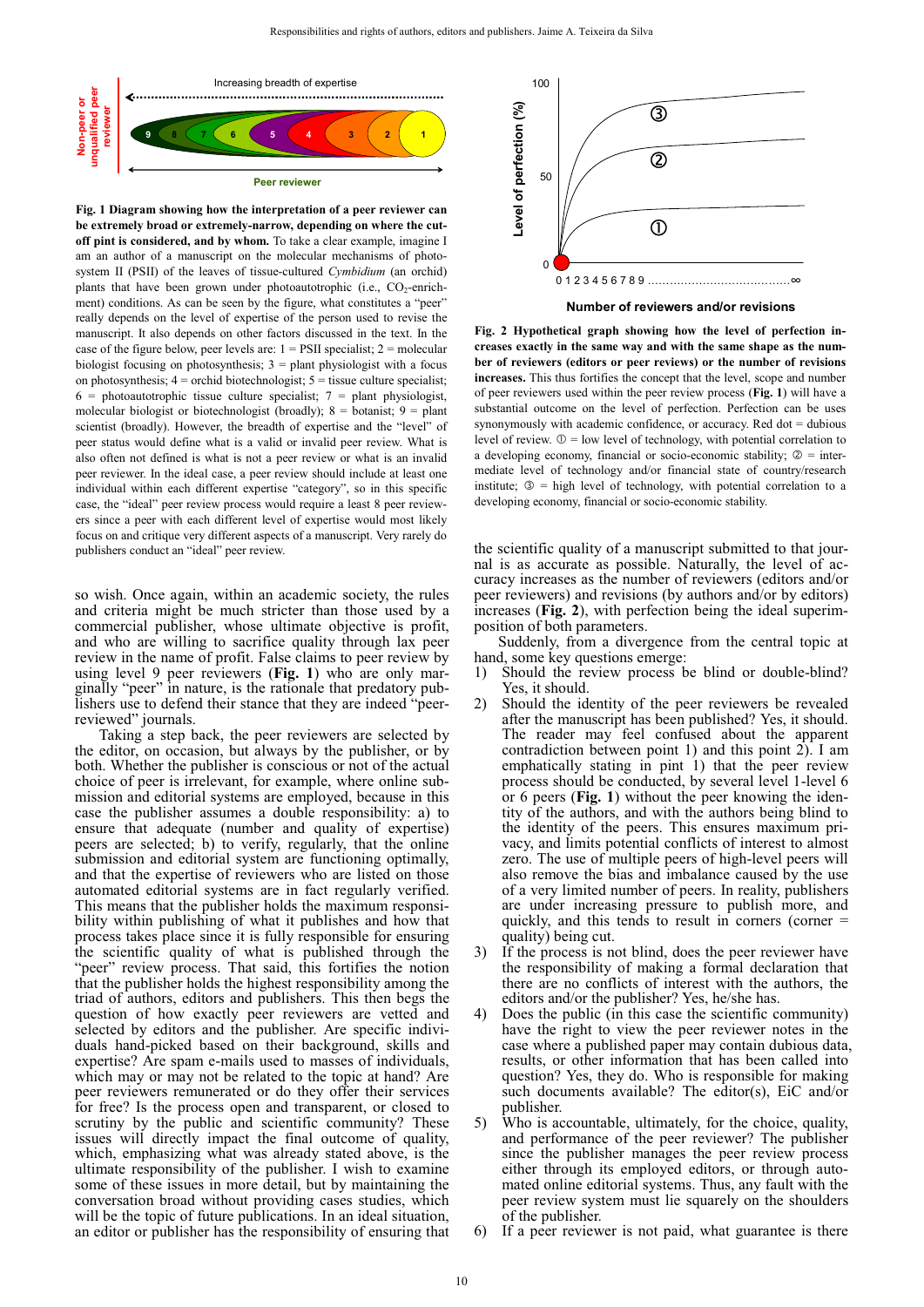that a dedicated peer review has been conducted? There is no guarantee, and one of the hall-marks of predatory publishers is that the so-called "peer reviewers" they employ offer a rushed, undedicated review of the manuscript, often completing the task within (potentially) minutes. Once again, the publisher holds full responsibility (collective responsibility) for the performance of the peer, who also holds individual responsibility towards science and the science community.

Suddenly, it becomes apparent how much responsibility the peer reviewer has in the entire process, which is the entire responsibility of the publisher. Thus, ultimately, a bad choice by a publisher of an unqualified peer reviewer will reflect poorly on the manuscript, the journal, the peer reviewer, the editor, the EiC and the publisher. In other words, a poor decision regarding the peer reviewer will reflect on the lack of responsibility on the part of the publisher at so many levels. In fact, where a publisher, a journal or an editor claims to have conducted "peer review", but where insufficiently qualified individuals are vetted for the peer review process, or who do not fulfill their required functions, the publisher, and all associated strata of individuals working under it, can be accused of fraud. The term fraud, *sensu sticto*, and *sensu lato*, is a crime. Fraud is defined (Wikipedia 2012b) as "an intentional deception made for personal gain or to damage another individual". In essence, a publisher that claims to be conducting peer review, but where the peer review has not taken place, or is not completed fully and correctly, is willfully deceiving the scientific community. In this case, the publisher has committed a crime, a fraud, and the publisher is thus fraudulent. This is another central issue to publishing, but one which is often skirted or totally avoided. This will be focused elsewhere in more detail through case studies.

All these responsibilities apply to print and online (OA, or not) journals.

## **DOES THE AUTHOR HAVE THE RIGHT TO CHALLENGE A REJECTION?**

This challenges a basic foundation of this paper: where does the limit lie between personal responsibility and editorial responsibility? It is not uncommon for an author to disagree (sometimes strongly) with an editor or an EiC regarding the decision to reject a manuscript, or even "peer" or editorial comments that accompany a decision. Under such circumstances, the EiC may often claim that the decision is final and that the decision may not be challenged. However, is this true? I am of the opinion that every author has the full right to challenge an editorial decision provided that a logical and justified reason is provided. Any editor that does not respect that challenge may be, at minimum, acting unfairly, at maximum, being a tyrant, and the decision may thus be considered to be questionable at best, or fraudulent at worst. It is also not uncommon for scientists who have reached a high-level stratus within the peer community to be disliked by peers, either personally or professionally, for reasons associated with professional competition, or jealousy. Under these circumstances, where a rejection decision has been made by the editor, and where a fair challenge has been made by the author, and where the challenge and request for re-review has been denied by the editor and/or publisher, it is not unreal to suspect strong conflicts of interest. Where the author suspects such possible unethical behavior on the part of the editor, EiC, or editor board, the author has the right to request an alternative editor to handle the peer review process. It is rare, and perhaps never indicated, among main-stream and lesser known publishers, what the author's rights are under such specific circumstances. Since the corporate, economic, public, social and media responsibilities of the publisher are much higher than that of the author (**Table 1**), it is understandable that the publisher would not seek a conflict with an author and would do everything in its power to resolve the issue peacefully, so as to avoid a public relations (PR) backlash. In common PR terms, this is termed damage control.

## **HOW DOES TONE OR LANGUAGE AFFECT THE RIGHTS OF AUTHORS?**

Publishing, the ultimate climax of the scientific efforts in a laboratory, greenhouse of field work, can be a passionate issue for many scientists, and rightly so. In many cases, depending on the discipline, weeks, months and even sometimes years of hard work culminate in a single manuscript. Thus, a mere 5 or 10 pages or print can in reality represent hundreds or even thousands of hours and potentially an equal amount of financial investment. Therefore, the author wishes, in most cases, to strongly defend their rights and possibility of publication, expecting a fair, transparent and professional service at all steps of the way. An author who meets with or suspects a conflict of interest or mismanagement at any stage of the review process has the right to complain, and to voice their dissatisfaction. As indicated above, publishers – having the maximum responsibility within publishing – would want to avoid any possible conflicts with authors and, using basic business management strategies, would use the most diplomatically available language possible to resolve issues, in order to achieve their CSR. In street speak, this could be finesse, politically-correct language or civility. However, all of these issues are pedantic and secondary relative to the issue of rights and responsibilities. All of these issues related to tone are simply an expression of emotion or the use of language to manage a situation. Most scientists are not PR officers, politicians, public speakers or business-related individuals, and on occasion, the tone of voice within a communication or e-mail may be understandably coarse, or even excessively critical. Once again, such a tone would be understandable, considering the investment that an author makes to complete an experiment. However, this issue is frequently used by editors and publishers to mask or demeanor the author's actual rights. The authors' rights to challenge a decision DO NOT CHANGE, independent of the tone of voice. Therefore, even if an author expresses anger, rage, or outrage, the rights still need to be respected by the editor and the publisher, although, admittedly, the situation will be difficult to manage when the author does express such fervent opinions. Editors or publishers who actively decide not to respond or to respect the will (and the right) of the scientist/author who challenge a decision, are renegading on their key responsibilities listed in **Table 1**, i.e., abandoning their responsible allegiance towards authors, scientists, and the scientific community. The failure to deal with a query or a challenge shows arrogance, and reduces the image that transparency is an essential aspect of the publishing step and of their corporate responsibility towards science and society, i.e., diminished CSR. Thus, there should be reason to doubt such an editor, or publisher, and the editorial capacity, professionalism and ability to deal responsibly with the scientific community. These issues will become much clearer in future publications that focus on more specific case studies.

## **HOW CAN INCOMPROMISABLE ISSUES BE RESOLVED?**

In certain circumstances, and these cases may actually much more common than has been noted publically, there are incompromisable resolutions between authors and editors or between authors and publishers. In these cases, where a common ground and peaceful resolution cannot be found, what recourses do authors, editors and publishers have? In an extreme case, all three parties can resort to a legal resolution in which legal advice is sought and legal council is used to represent the plaintiff in a court of law. This could prove very complex in transnational cases where the author may be from one country and the editor or publisher from another. Moreover, legal fees would undoubtedly cripple an author, who, under most circumstances, has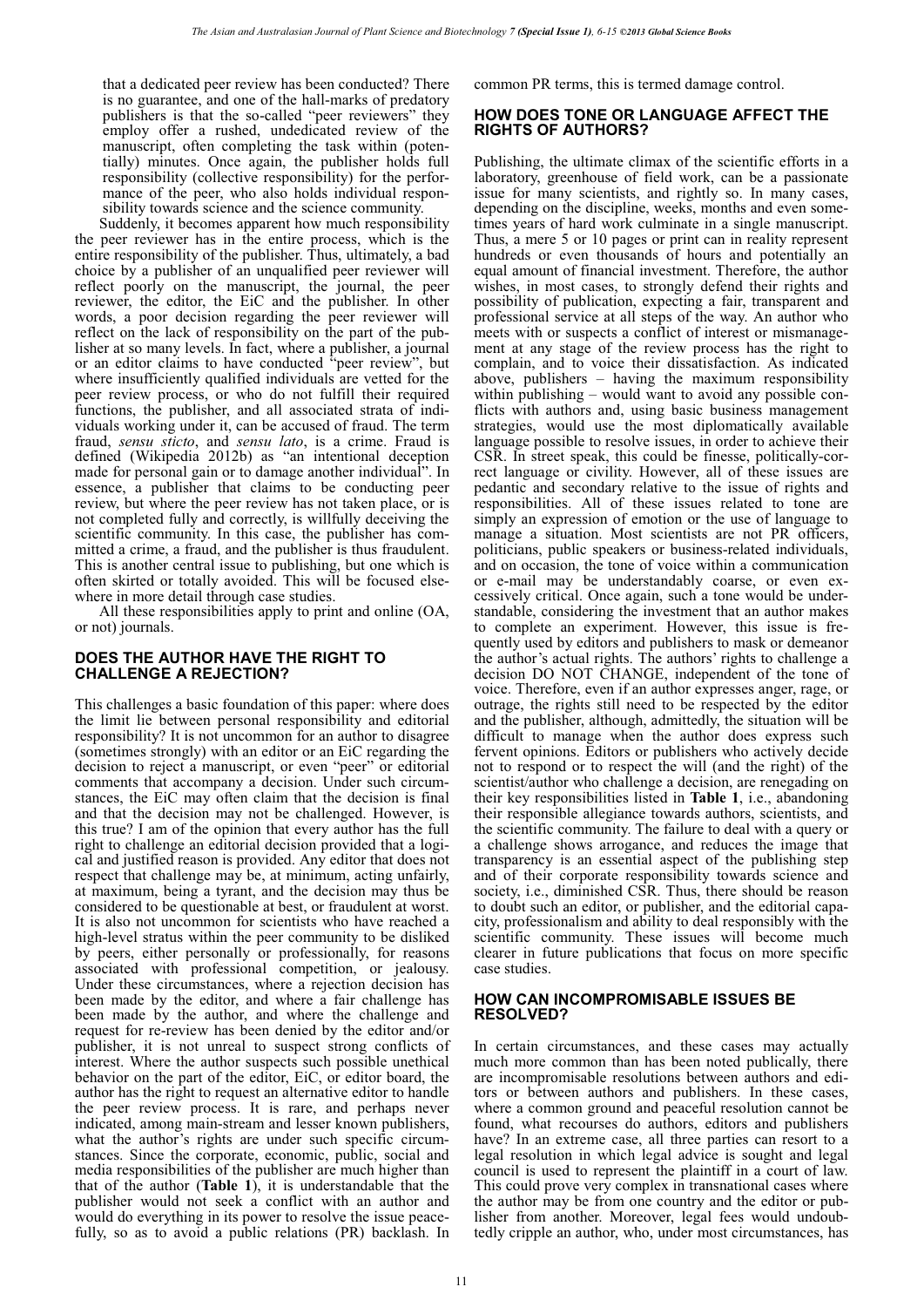extremely limited funds, which are usually limited to research purposes, thus legal counsel would almost certainly imply the use of private funds. Thus, a legal option is rarely pursued. Moreover, there is often a fine line between (or an overlap with) what is law, and what constitutes morality or ethics, which are not covered by laws. Except for libel, plagiarism that leads to financial losses or other tangible losses, or other fairly clear-cut cases, it is difficult to show or prove that any party has committed a crime other than to offend, lower a standard or misrepresent. Publishers however, who have a much higher responsibility at so many different levels (**Table 1**), would seek to reduce the PR damage to a minimum, and would prefer to settle the issue in court when the resolution has become incompromisable. For the very large, main-stream publishers, it is not uncommon to find an extremely powerful and large legal team, which can also serve as a deterrent. For example, Reed-Elsevier, the parent company of Elsevier, the biggest science publisher in the world (in terms of volume and revenue), has a legal department, LexisNexis revenue), has a legal department, (http://www.lexisnexis.com/en-us/home.page), which is one of the most powerful and influential legal companies in the USA. Incidentally, the motto of LexisNexis is "We believe that when you put information and technology into the right hands, you give people the power to shape the world", which strangely brings us back to the biblical issues discussed earlier on religious aspects of collective responsibility. Based on such potentially powerful legal departments by publishers, particularly the large commercial ones, and considering that legal counsel would almost inevitably be self-paid, most authors would rarely seek legal recourses to mitigate a litigation with a publisher. It is extremely rare to hear of a court-case against a publisher by a scientist or author. Certainly, I have never heard of one, fortifying my notion that the publisher, through unspoken threats, diminishes the voice, and thus the rights, of the author. The author, seeing few avenues of recourse, either gives up, recluses to a state of silence, or seeks to abandon the challenge because of the expense, or the complication. Within this ambience of legal repression, silent or not, the rights of authors are subdued, while their responsibilities are to some extent, manipulated. This begs the question: Is there a need to return to the Dark Ages of justice? In no way am I suggesting the return to the guillotine, or the noose, but most certainly, where issues of injustice, actual or perceived fraud exist, these should be exposed publically. One of the greatest hindrances in ensuring quality and responsibility is that so much information and so many processes are not publically available. A system works best when it is transparent, and the ability to see in an open, honest and clear way each and every step of the research and publishing processes places pressure on the author, editors, peer reviewers and publisher to ensure that the publishing process is as free of flaws as possible. Since many recent events in the publishing sphere have showed us that fraud and corruption are rife, there is only one way, possibly, to re-instate a state of honesty and transparency: the court of public opinion, through blogs, wikis, and other more extreme measures, if necessary.

## **HOW IS ACCOUNTABILITY MEASURED AND VERIFIED, AND BY WHOM?**

Accountability is an important word in the context of responsibility. Usually, as described above, authors, editors, peer reviewers and publishers share two main responsibilities: personal and collective. When there is success, then success should be shared equally among all the parties, and rightfully so, since all parties have participated in a chain of events to ensure success. Thus, should there be a case of fraud, the responsibility may lie collectively in the hands of all parties. True authorship is almost impossible to verify since the quantitative description of the involvement of each author within a paper is virtually impossible to verify *in loco*, certainly not by the editor or the publisher. Based on this premise, it would be safe to say that the first step of the publishing process (i.e., the assignment of authorship) poses the greatest risk, yet it is the step with the weakest verification and accountability. This is one reason why publishers now focus on those issues that they can quantify, such as plagiarism in order to provide some form of quantifiable accountability. However, since the very first step of the publishing process is imperfect (i.e. regarding the validity and veracity of authorship), the second issue regarding plagiarism becomes relatively redundant. Accountability is a central theme to responsibility, but requires case studies to show how the lack of accountability can lead to fraud within science publishing. This issue will be dealt with separately, also though case studies.

One excellent way of confirming the individual responsibility of an author or a scientist, i.e., verifying the validity of an individual, is through their CV. Broadly, there are two types of CVs, a broad CV that highlights several personal aspects of the person, while a professional CV will highlight, almost invariably, basic personal information, but not intrusive, and mainly professional work experience, professional associations and membership, degrees earned, papers published, congresses and symposia attended, and any other information that would show the professional prowess of that scientist, editor, or publisher personnel within that specific professional field. I am strongly of the opinion that a scientist's CV, thorough, unedited and fully representative of 100% of that individual's professional record must be made publically available at all times. This could be in the form of a downloadable file (e.g., Word or PDF), or a website that shows the full professional profile. The importance is to provide full transparency about the individual using the logic of "if there is nothing to hide, then there is nothing to hide". Naturally, this should be a strictly professional CV, and aspects such as personal document (e.g., passport or ID card) numbers, phone numbers, credit cards or any other issue that is not central to the professional profile of that individual, should be set aside and should not form part of the professional CV. The rationale behind having a publically available, openly available professional profile is that any member of the scientific community or public (society, government, etc.) can always refer to such a document or web-site, either out of interest, or for verification purposes. This is a *sine qua non* responsibility of authors, peer reviewers, editors and publisher personnel. Any individual who purposefully leaves out even one piece of information from their CV, or who manipulates the content in any way that skews the true and original version of facts, is committing a fraud.

There is currently no watchdog in science publishing. Each scientist fends for him/herself, but often within the context of a research institute, i.e. collective responsibility. The EiC also defends the editors within an editor board, whom he/she represents with one voice, i.e., collective responsibility. And, each publisher tends to defend its own interests. Currently, there is no international regulating agency, or watchdog, to monitor that responsibilities are ensured and implemented. Although quantitative systems such as Thomson Reuter's Impact Factor (IF) claim to represent a quantitative form of quality, they are only representative of a business parameter that is used for the ultimate purpose of profit-making, and thus carries a low level of corporate responsibility, or does it? Similarly, ISSN and ISBN numbers that are assigned to "scholarly" journals and books are assigned such numbers by ISSN and ISBN agencies, respectively. Therefore, although the ISSN and ISBN claim not to be responsible for the actions of the end-user, the fact that they are assigning official numbers that ultimately give legitimacy to a journal and publisher, implies that they hold a relatively high level of responsibility towards the scientific community. I am of the opinion that a global watchdog is not required, nor should it exist, since the accumulation of such a power within the hands of a small minority would potentially create serious problems with issues related to conflicts of interest, among others.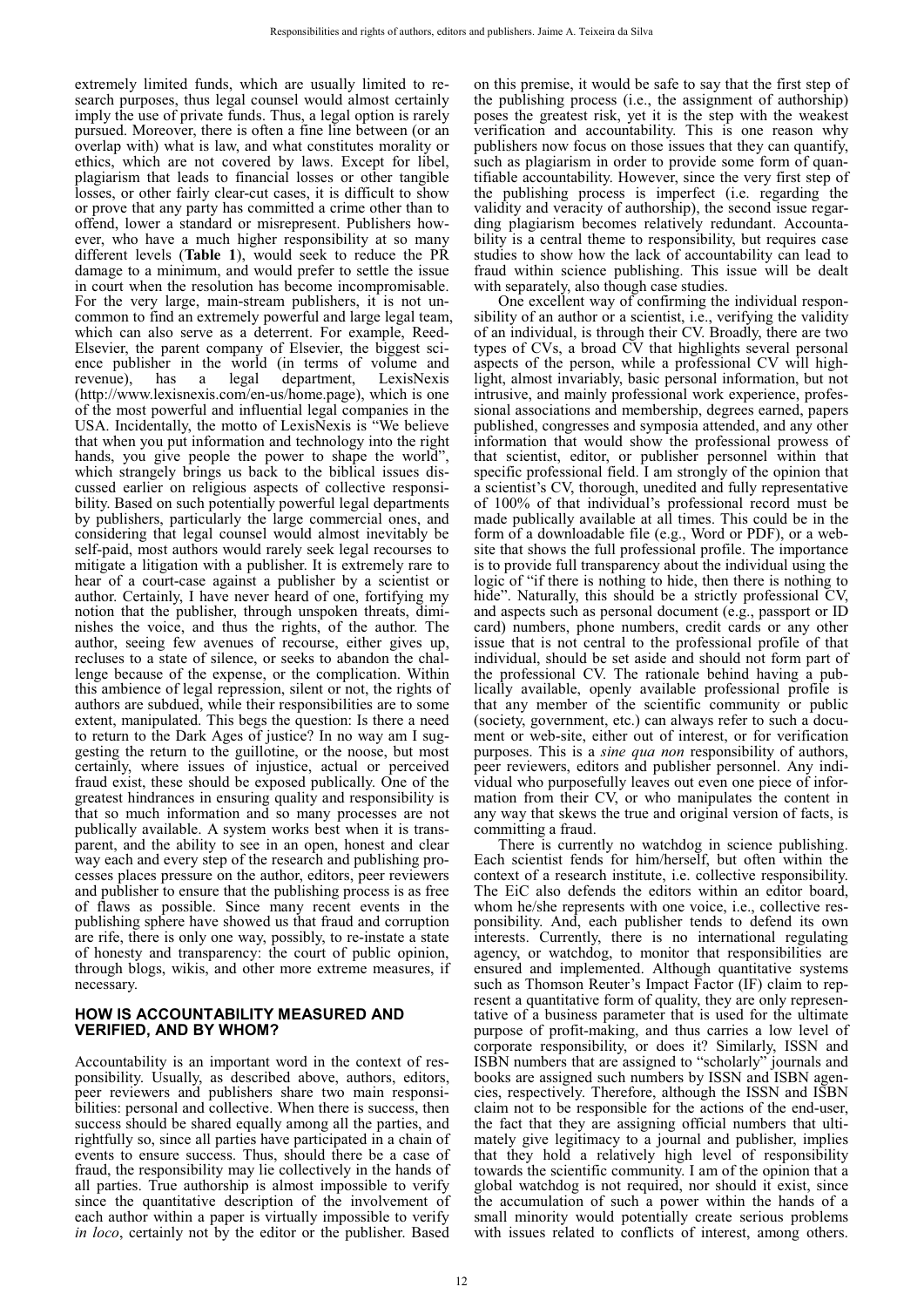Thus, in the currently unregulated environment, the world of science publishing is fast becoming the wild-wild west of deregulation, a free-for-all. This current state of de- and unregulated global publishing in science is potentially one major reason why it is almost impossible to reign in the current wave of predatory publishing and fraud.

## **Do other rights play a role?**

Most certainly, children's rights, women's rights, the 10 commandments, the Bill of Rights, and other socioreligious rights play a fundamental role at the level of the individual, and even, at times, at the level of the institution, for example a Catholic University or an Islamic University. Thus rights and responsibilities that an individual is exposed to either socially or religiously will strongly influence the perceptions of responsibility within science research and publishing. These socio-cultural differences can often lead to very strong conflicts of interest between authors within international collaborations, between universities, between authors and editors, and between authors and publishers, because the perceived sense of rights and responsibilities are different. Neither is superior, and neither should be imposed, making the situation unbearable and unresolvable, at times. These issues will be dealt with separately.

## **ON CONTRACTS AND MONEY, AND SYSTEMS OF INCENTIVES FOR PUBLISHING**

These issues are almost never discussed, almost as if a secret or silent taboo. However, these two topics are central to this paper, because they may reveal serious weaknesses in different steps of the publishing process. An author who is not rewarded for publishing in top-level journals – or to publish at all – will more likely not strive to publish, and is more likely to commit fraud or crimes, since the incentive to publish is zero. The lack of incentives indirectly implies the lack of appreciation for that scientist's skills, which reflects poorly on the institute. Conversely, the over-incentivization of scientists to publish can also result in potentially unwanted fraud. A scientist who is financially remunerated based on the number of publications, receiving stratified remuneration depending on whether the publication is a book, a review, an original research paper or a short communication or research note can lead to potentially institutionalized fraudulent behavior, as risky if not more, than no incentivization at all. For example, when universities provide increases in salaries, research grants and bonuses, improved positions and tenures, upgrades from assistant professorship to full professorship based on monetized incentivization, in turn based on the number or level of publications, the system is open to serious fraud and abuse, often uncontrolled and unmonitored, simply because standards are unwritten or unspecified. For example, many universities assign research funds or improved cash bonuses or salaries based on the IF of a paper. This incentivizes scientists to push for publications in higher IF journals, to reap greater profits. At this point, the publishing process has turned from an academic responsibility into a gambling game. This is the classical situation in China where public universities give financial rewards based on the IF of their publications. Not only does this instill an ambient of greed and aggressive competition, it has the strong potential to breed fraud and corruption, stated or silenced. At the benefit of whom? Ultimately, the author benefits, the university may benefit by receiving additional funds from governments for "performance", while the publisher reaps greater profits through subscriptions, and the cycle of monetization inbreeds potential corruption by its very nature. When such a monetization of a system takes place, the responsibility is no longer towards science. It is exclusively towards a financial reward. Science is no longer conducted with the sole purpose of defining a problem of resolving a hypothesis, it is now focused on one final end-point: a financial return

based the efforts invested. Responsibilities can be diluted and corrupted in such a system. And publishers assume the greatest responsibilities for joining in the gambling game, by spurring and stimulating the profits-for-publishing scheme. Publishers who pursue such policies at the expense of the basic notions and principles of science may have lost their responsibilities towards science, scientists, and society. When publishers join "the game", they must also take responsibility for stimulating gambling within science and publishing. Consequently, when an editor or a peer reviewer is contracted by a publisher to ensure "quality", with the ultimate purpose of ensuring profit, and to keep milking the cash cow, then publishers are responsible for, in a way, manipulating the quality control process for non-scientific purposes. The questions that emerge from such monetization of science, and which remain unresolved, are:

- a) Why can the public not see any contract that is signed between editors and publishers?
- b) When editors or peer reviewers are paid, how is quality ensured? What conditions within such contracts ensure a transparent and fair peer review process?
- c) Is it morally correct for editors and peer reviewers to receive money from publishers?
- d) Is it correct for editors and peer reviewers not to be remunerated by publishers?
- e) Is it correct that publishers not pay royalties to authors but make profits from their intellectual investments and achievements?
- f) Does the transfer of copyright by an author to a publisher alleviate the publisher of responsibilities, or does it enhance their responsibilities?
- g) Are publishers obliged to reveal the decision-making process, the decision-makers, or the risks involved with conflicts of interest?

These issues are all central to better understanding the risks associated with distorted responsibilities that come about as a result of the monetization of the publishing process.

## **THE PSYCHOLOGY AND MORALITY OF RESPONSIBILITY**

It is often easier to define something by something it is not. Similarly, it is sometimes easier to view responsibility by what it is not, or by observing how it is avoided, or skirted. Diffusing or limiting responsibility, with the purpose of avoiding it, is often accentuated when an individual is in a group, passing blame and thus using the pretext that responsibility has been assumed by others, but never oneself. This is made easier when responsibility is poorly defined, or when groups are excessively large. This can easily be envisioned in large universities with large departments, or interdepartmental staff where multiple responsibilities to more than one department are assigned. It is also easily visualized in a large corporation, such as a large commercial publisher, where there are multiple levels of individuals each taking on different duties (or responsibilities). The larger the institution or corporation, the greater the risks and responsibilities. In a prosocial context, in which an individual skirts responsibility by assuming that those around them have already assumed it, can be envisioned within science, too. The fact that a CA is assigned makes other co-authors feel that they are no longer responsible for all of the issues related to the publication process during and after submission, which is clearly a false, unethical and irresponsible position to hold. Similarly, a peer reviewer or editor who cuts corners in the review or editing process simply because this is the unspoken reality, also constitutes a gross violation of the review and editorial process, and thus skirts responsibility by using the "he-did-it-so-I-did-it" mentality. And, at the level of publishers, they may look at other publishers and state that this is the "industry standard" and thus there is no need to edit, change or challenge it, skirting thus their multiple responsibilities (**Table 1**) in the hope that an author will not be bold or intelligent enough to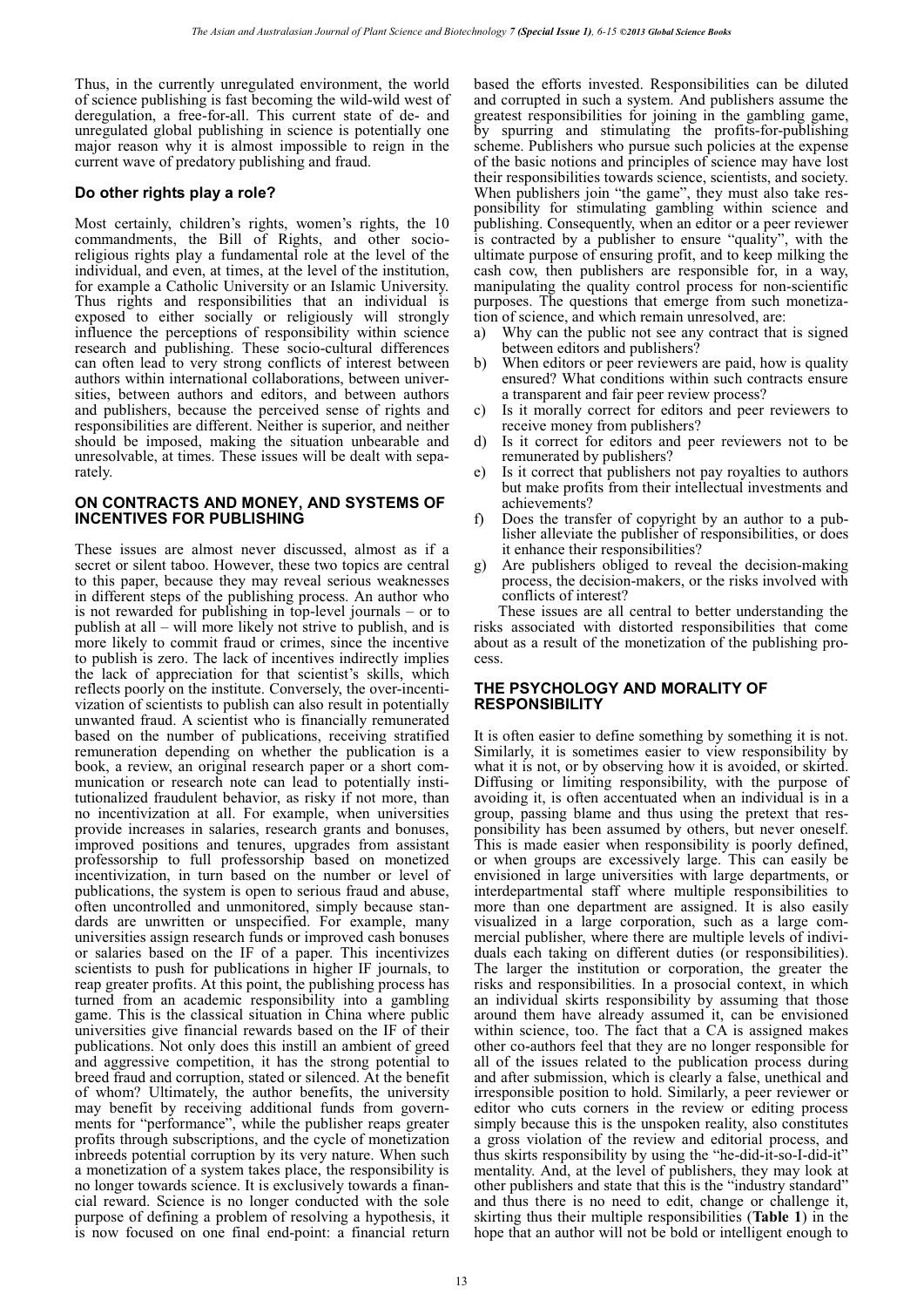

**Fig. 3 The range of personalities that would encompass a rainbow of perceptions related to moral responsibility.** A hard-core determinist would emphatically believe that everything happens based on a set of conditions without which nothing else could happen. Hard-core libertarians would believe, however, that nature takes its course through cause and effect, and that there are no pre-conditions that would *a priori* establish the state of an event. A strongly libertarian author who confronts a strongly deterministic editor within the context of a conflict might, with difficulty, resolve the problem. A fraudulent scientist might be a hard-core incompatibilist, claiming that since he/she has no free will, they are not morally responsible for their actions, skirting thus the basic responsibilities of the author (**Table 1**). What science publishing requires is a state of maximum compatibilism in which all parties are mindful of all the circumstances that surround an issue or a situation, but such policies might be impossible to achieve within a business model of publishing where hard-core determinism is at play. One could contend that OA would be the ultimate representative of free will within publishing incompatible with print journals, which would represent a more conservative deterministic publishing model. In a separate prism, hard-core determinism could imply obligate responsibility, in which there is a sense of a pre-determined, fateful state without the possibility of change. In contrast, at the other end of the responsibility spectrum, lies facultative responsibility, which could alter, or be excused, based on situation, circumstance, or surroundings. Is it possible for a hard-core libertarian to also be a hard-core determinist? I believe yes. The only state that would potentially violate this graphic representation of moral responsibility, or annul its validity, would be fate, or responsibility assumption. Basal figure (central block) adapted and modified from Wikipedia: http://en.wikipedia.org/wiki/Moral\_responsibility

challenge that *status-quo* mentality. This bystander effect can be more broadly interpreted when institutions or publishers hide or cover the identity of individuals who are directly responsible for specific actions, often signing off in e-mails as "The Editor Board", the "Management", the "Faculty", or similar group associations specifically made to fortify the defense of the group, and minimize the individual responsibility. In a negative context, this can easily be perceived – in increasing levels of seriousness – as a lack of transparency, deceit, or mismanagement, all of which do not reflect a positive image of the institute or publisher, and cast doubts in the minds of anyone observing a situation from the outside.

According to Wikipedia, "Moral responsibility is the status of morally deserving praise, blame, reward, or punishment for an act or omission, in accordance with one's moral obligations. Deciding what if anything is morally obligatory is a principle concern of ethics." This interpretation of moral responsibility is central to the responsibilities of authors, editors and publishers in **Table 1**, and of peer reviewers. The free will of an individual or the deterministic nature of an individual will determine how responsibilities are perceived, and implemented (**Fig. 3**). Thus, a libertarianist author who confronts a totalitarian or hard-core deterministic editor would almost invariable fail to solve issues related to conflicts of interest, simply because the perceptions of responsibility would be so radically different. In this case, where a publisher is made up of so many individuals, should it be a collective responsibility to resolve an impasse?

#### **How do others define responsibility?**

"Peer-reviewed published literature, in the sciences as well as in the arts, is an essential foundation upon which knowledge builds in our society. The publication of articles allows for the validation and discussion of new ideas. Articles also provide credit for professional advancement as scientists seek grants and promotions. Being accountable for the content of an article seems to be a minimal responsibility for an author whose name is on a paper; maintaining objectivity and acknowledging potential biases when called upon as an expert to review a grant proposal or a submitted article before publication also seems a reasonable standard." Columbia University (2012).

Very recently (1 November, 2012), the European Mathematical Society Ethics Committee approved a white paper that defined, with some overlap what has been defined in this paper, but tending to simplify the issues, the responsibilities of authors, reviewers, editors and publishers. A particularly important point which needs to be saliented from their document reads "An editor should withdraw from any editorial duties that would involve a personal, commercial, or professional conflict of interest. An editor should also avoid any misuse of their privileged position or of information received as part of their editorial duties to influence the handling of their own papers, or those of colleagues, students, or personal acquaintances. Certainly no information received in confidence should ever be used in the editor's own work."

## **GLOSSARY**

These terms have been based on Wikipedia definitions, *verbatim*, except where otherwise defined.

**Predatory publisher:** www.scholarlyoa.com

**Prosocial behaviour:** "voluntary behavior intended to benefit another"

**Responsibility assumption:** "the doctrine that an individual has substantial or total responsibility for the events and circumstances that befall them in their personal life, to a substantially greater degree than is normally thought."